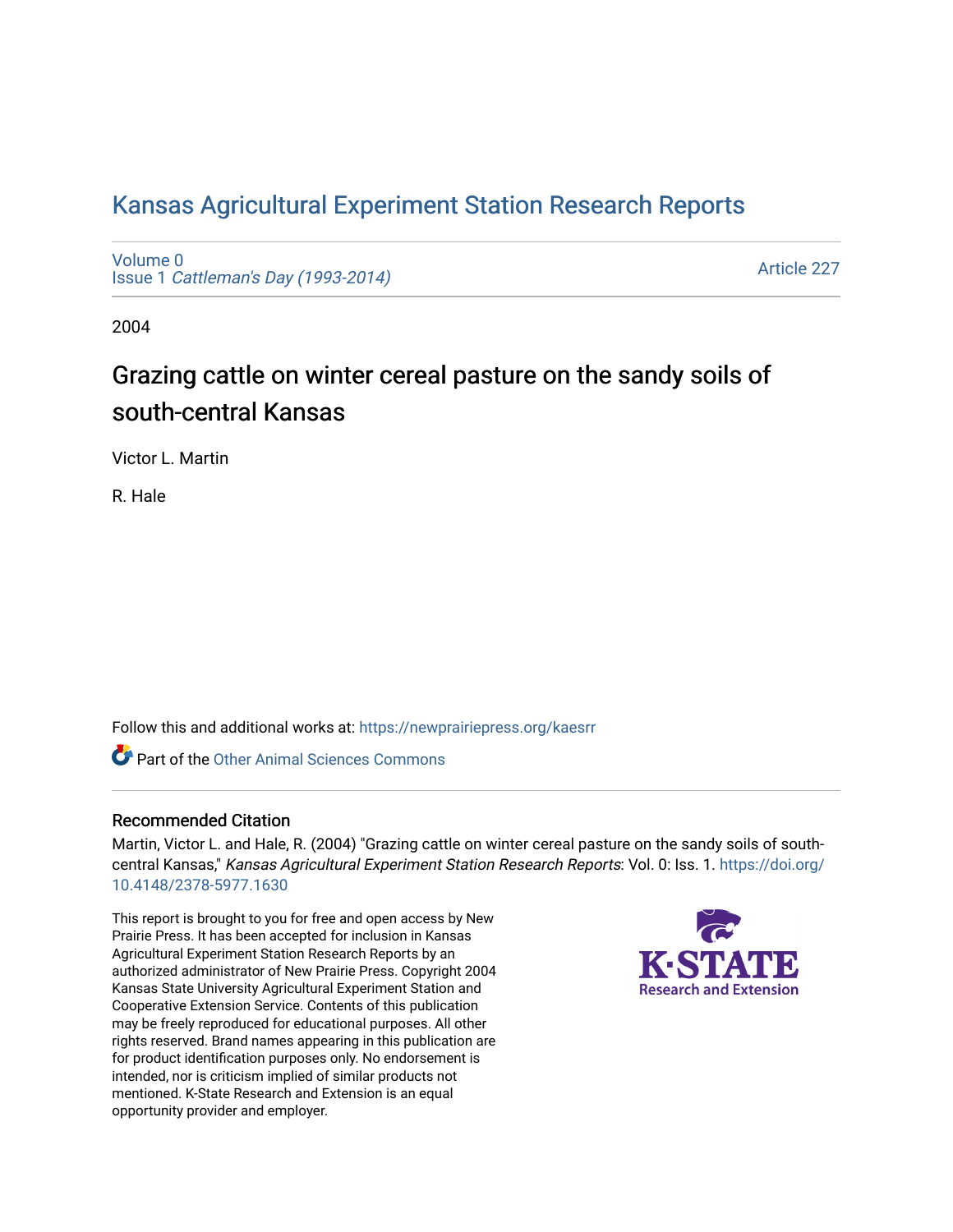# Grazing cattle on winter cereal pasture on the sandy soils of south-central Kansas

# **Abstract**

Rye, wheat, and triticale pasture were evaluated during the winters of 2000-01, 2001-02, and 2002-03 for their ability to increase cattle weight from late fall through mid-spring. Large-scale studies were conducted on two 80-acre sites divided into either 25- or 40-acre pastures. Cattle at these sites were stocked at one head per acre, with an average initial weight between 500 and 550 lb. At the Sandyland Experiment Field, small-scale studies were conducted by using the same winter cereals for forage, but at greater stocking rates, ranging from two to three head per acre. Supplemental feeding, as necessary, included summer annual forage hay, prairie hay, and grain consisting of wheat middlings and processed grain sorghum. Winter cereals were planted at 100 lb/acre in September of each year. Rye provided the best pasture in terms of cattle weight gain and needed the least supplemental feeding. Wheat was next in producing pounds of beef, and triticale produced less gain than either rye or wheat. These data suggest that rye and wheat were able to support greater stocking rates than triticale.

## Keywords

Cattlemen's Day, 2004; Kansas Agricultural Experiment Station contribution; no. 04-242-S; Report of progress (Kansas State University. Agricultural Experiment Station and Cooperative Extension Service); 923; Beef; Winter cereal pasture; South-central Kansas

## Creative Commons License



This work is licensed under a [Creative Commons Attribution 4.0 License](https://creativecommons.org/licenses/by/4.0/).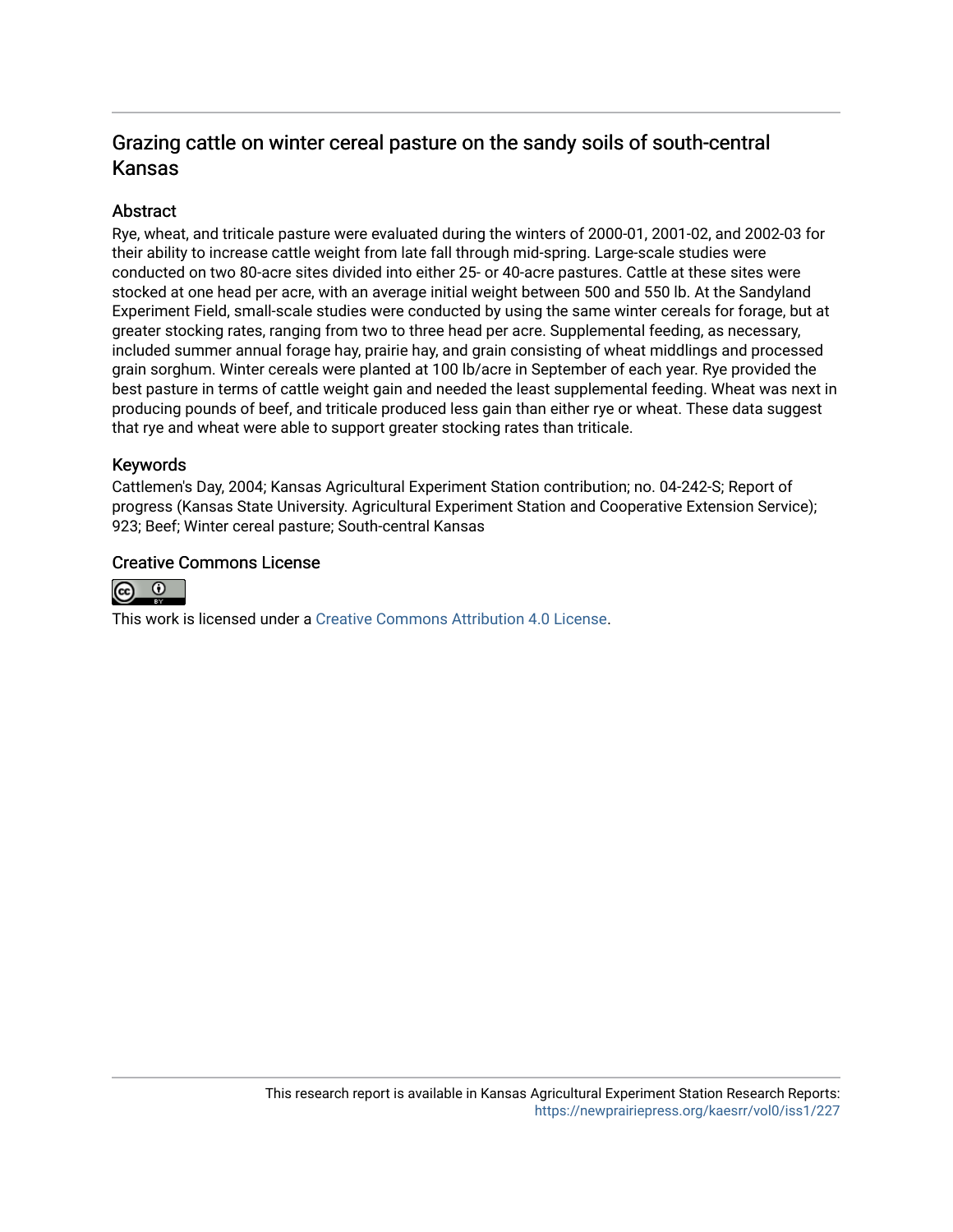## **GRAZING CATTLE ON WINTER CEREAL PASTURE ON THE SANDY SOILS OF SOUTH-CENTRAL KANSAS**

*V. L. Martin<sup>1</sup> and R. Hale<sup>2</sup>* 

#### **Summary**

 Rye, wheat, and triticale pasture were evaluated during the winters of 2000-01, 2001-02, and 2002-03 for their ability to increase cattle weight from late fall through mid-spring. Large-scale studies were conducted on two 80 acre sites divided into either 25- or 40-acre pastures. Cattle at these sites were stocked at one head per acre, with an average initial weight between 500 and 550 lb. At the Sandyland Experiment Field, small-scale studies were conducted by using the same winter cereals for forage, but at greater stocking rates, ranging from two to three head per acre. Supplemental feeding, as necessary, included summer annual forage hay, prairie hay, and grain consisting of wheat middlings and processed grain sorghum. Winter cereals were planted at 100 lb/acre in September of each year. Rye provided the best pasture in terms of cattle weight gain and needed the least supplemental feeding. Wheat was next in producing pounds of beef, and triticale produced less gain than either rye or wheat. These data suggest that rye and wheat were able to support greater stocking rates than triticale.

#### **Introduction**

 Annually, forage in Kansas supports more than 1.5 million beef cows and calves, 0.8 million dairy cows, and 4 to 5 million yearling cattle. Cattle and the production of forage and grain for feed represent a significant portion of agricultural revenues in Kansas. Dryland grain production in the Lower Arkansas Basin is variable due to both soil type and climate. Typically, adequate moisture is available for good pre-flowering vegetative growth, but available soil moisture, erratic rainfall, and high temperatures often severely impact grain yield. Winter cereal vegetative growth and early reproductive growth are normally good because of adequate rainfall and moderate temperatures.

 More efficient and consistent use can be made of available moisture if dryland producers focus on harvesting vegetative growth instead of grain. Using summer annual forages and winter cereals as forage for hay and grazing directly connects to the market for which most of their production is already geared, cattle. These forages, and systems integrating their use, are well adapted for cattle production, are less expensive than traditional grain production, and decrease risk. Forage/grazing systems are not without additional costs and risks, however, requiring inputs ranging from machinery to fencing. Forages used for pasture require additional investments and are labor and time intensive.

 The primary objective of this study was to determine actual cattle weight gain on dryland winter-cereal pasture and develop production systems/best management practices to optimize cattle production.

 $\overline{a}$ 

<sup>1</sup> Sandyland Experiment Field, St. John, Kansas.

<sup>2</sup> Southwest Area Extension Office, Garden City, Kansas.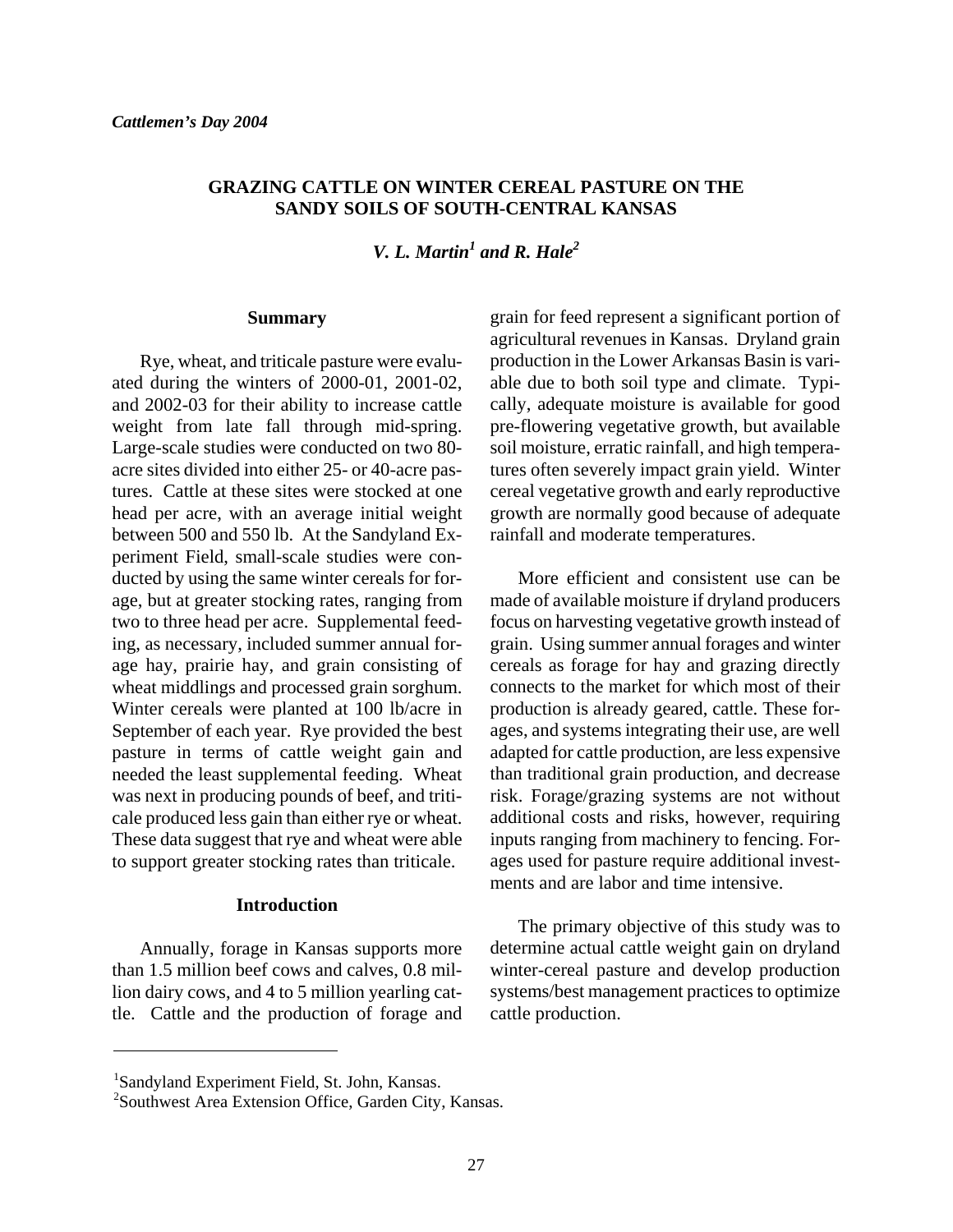#### **Experimental Procedures**

 All costs were the same each year for each pasture, with the exception of seed costs. Rye seed costs were \$7 per acre, wheat \$10 per acre, and triticale \$20 per acre. Rye, wheat, and triticale pastures were all treated identically, with the exception of stocking rates during the 2001- 02 year. Wheat pasture was planted to 'Jagger' except for one field of 'Betty' during the 2001- 02 grazing year, triticale pasture was Trical 2+2, and rye pasture seed variety was not stated.

 Fertilization each year consisted of 100 lb/acre 18-46-0 and 50 lb/acre N broadcast as urea (46-0-0). Fertilizer was incorporated with the final tandem disking before planting winter cereals. In rotations where summer annual forage was planted, the 18-46-0 was applied before planting the summer annual forage.

 Sites at the Sandyland Field were all fine, sandy loams. Two 80-acre, off-site locations were established. Each was split into three 25 acre pastures and treated and planted as were the small-scale Sandyland sites. One site was a loamy fine sand and the other a fine sandy loam. The only difference between the off-site and Sandyland studies was stocking rate. Sandyland heifers were stocked at greater rates than the large-scale studies (rates are provided in data tables).

 Cattle were penned for 36 to 48 hours and fed/watered before initial weighing. Cattle were weighed individually immediately before being turned out onto assigned pastures. All cattle weights were taken individually throughout the study, directly after cattle were rounded up.

 Each year, tillage consisted of tandem disking two times, with fertilizer incorporation before final tillage. Winter cereals were planted by using a double-disk drill with a target seeding rate of 90 lb/acre.

#### **2000 – 2001 Grazing Season**

 Heifers were turned out on November 29 and pastured for 68 days. As the result of poor pasture conditions, cattle were placed in a drylot and fed for 38 days (February  $5 -$  March 16). Cattle were then pastured for an additional 61 days (March 16 – May 16). Total days on winter pasture was 129 days.

#### **2001 – 2002 Grazing Season**

 Extremely dry fall/early winter conditions prevented turning cattle out until April 11. Cattle were turned out on irrigated corn stalks for 141 days before grazing the cereal pastures. Cattle were pastured on winter cereals for 43 days (April 11 – May 23). Stocking rates were determined by qualitative examination of growth (height and degree of tillering) and are presented in Table 3.

#### **2002 – 2003 Grazing Season**

 At the Sandyland site, rye, wheat, and triticale pasture were preceded by a summer annual forage on some lots, a winter-cereal/summerfeed rotation. Another treatment was continuous wheat pasture after summer fallow. Rye was seeded after mechanical summer fallow, and cattle were turned out on the 3 acres of rye, plus 9 acres of sorghum stubble. Stocking rates for each treatment are listed in Table 4.

 At the JLC Ranch, the stocking rate was one acre per head. One pasture (Table 5) had been in continuous wheat, with mechanical summer fallow. The other treatment was in continuous wheat/rye pasture, with mechanical summer fallow.

 Dry conditions prevented pasturing cattle until February 19. Sandyland cattle were pasture for 78 days, until May 8. The lesser stocking rate at the JLC Ranch permitted an additional 14 days of pasturing, until May 22.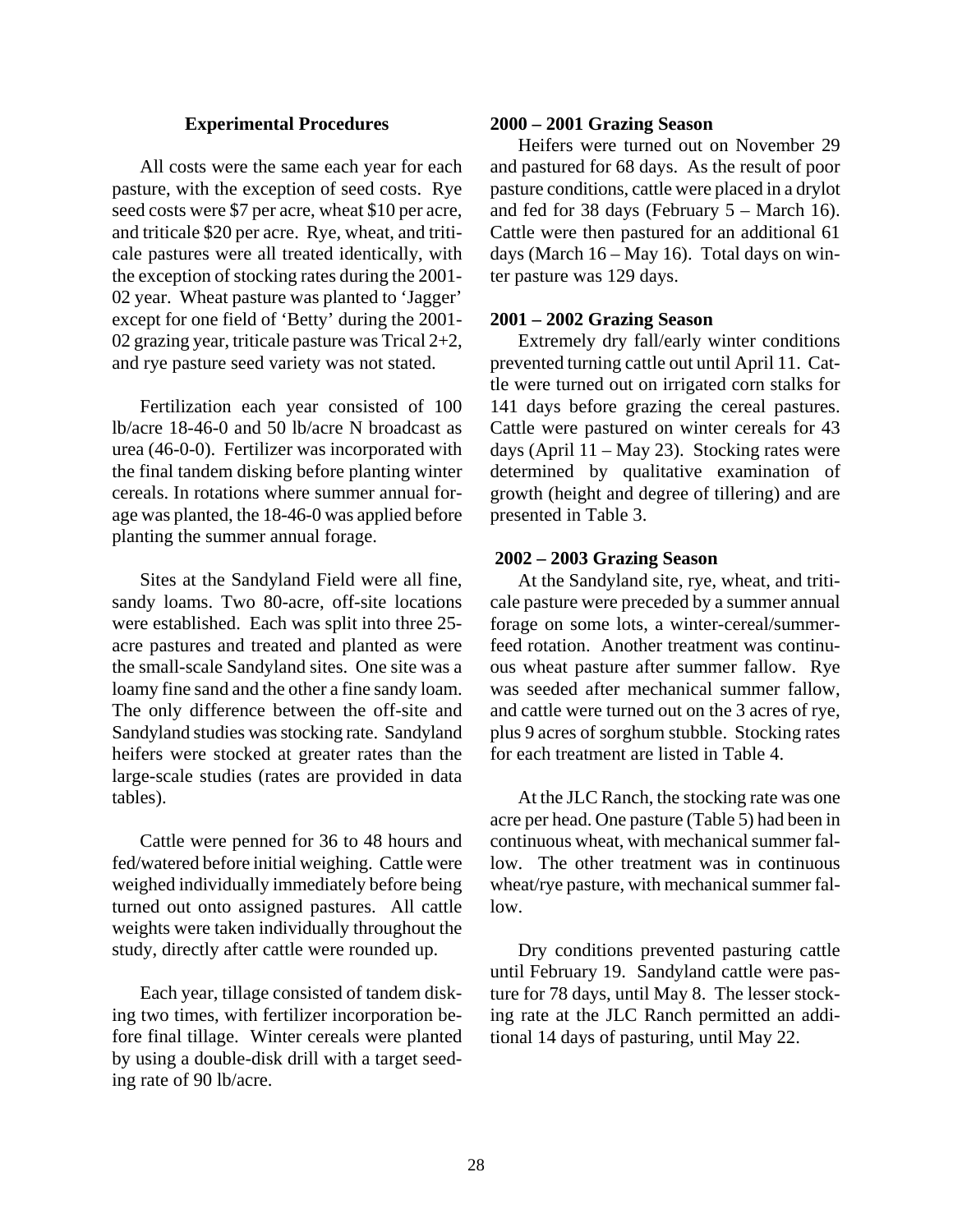#### **Results**

#### **2000 – 2001**

 Winter gain was not different between rye and wheat, but triticale pasture significantly outperformed both rye and wheat, by about 0.1 lb/head daily for the initial 68-day grazing period (Table 2). After cattle were returned to their respective pastures on March 16, rye pasture significantly outperformed both wheat and triticale pasture during the 61-day period. Triticale outperformed wheat. It was expected that triticale would outperform both rye and wheat during spring grazing. Rye pasture likely benefited from greater than normal spring precipitation.

#### **2001 – 2002**

 During 2001-2002, extremely dry conditions from August through March (6.6 inches or 50% of the long-term average) prevented turning cattle out until April. Before the grazing study, cattle were placed on a circle of irrigated Bt corn stalks and were supplemented with summer annual forage hay.

 Rye and wheat were able to support greater stocking rates than the triticale pasture (Table 3). Daily gain was significantly greater for rye and triticale than wheat pasture, although, in part, the gain of cattle grazing triticale may have been supported by the greater amount of grain provided to them. When stocking rates were used to determine lb/acre daily, however, gains on rye were still significantly better than wheat, and wheat outperformed the triticale pasture. Both Jagger and Betty wheat pasture increased the gain/acre by 80% compared with triticale. This study evaluated only spring grazing, so this data does not support the suitability of Betty wheat for late fall/early winter pasture.

#### **2002 – 2003**

After production of a summer annual forage, winter-cereal pasture resulted in less cattle weight gain/acre than did winter cereals after summer fallow (Table 4) at the Sandyland site. Allowing cattle to graze grain-sorghum stubble in addition to rye allowed for a stocking rate (0.3 acres rye pasture per head) that was greater than could be achieved for the other treatments. This treatment resulted in less gain/head but a greater lb/acre gain.

 In the experiment at the Sandyland site, for pastures following summer annual forage production, the amount of hay supplemented per heifer was less for the rye pasture than for the triticale and wheat pastures (Table 4). Also, the amount of supplemental hay required was less when heifers pasturing rye after summer fallow were given access to the grain-sorghum residue.

 At the JLC Ranch, Table 5, wheat pasture produced significantly greater weight gain than the rye/wheat pasture (3.02 vs. 2.28 lb/head daily).

#### **General Discussion**

 Stocking rates affected average daily gain/acre (Tables 3 and 4). Increased stocking rates resulted in significantly greater weight gain/acre and did not significantly decrease gain per head. More supplemental feeding was necessary, but increased production offset the cost.

 Over the period of the study, rye provided better, more consistent weight gain and supported greater stocking rates than wheat or triticale. Cattle gain on wheat pasture was less than on rye pastures, but wheat pastures were significantly better than triticale. As expected, dry conditions limited the pasture season and increased the need for supplemental feeding.

 Although greater stocking rates sometimes required more supplemental feeding, beef production per acre was significantly greater at the greater stocking rates. The ability of triticale to support cattle performance was affected by soil moisture more than were the other cereals.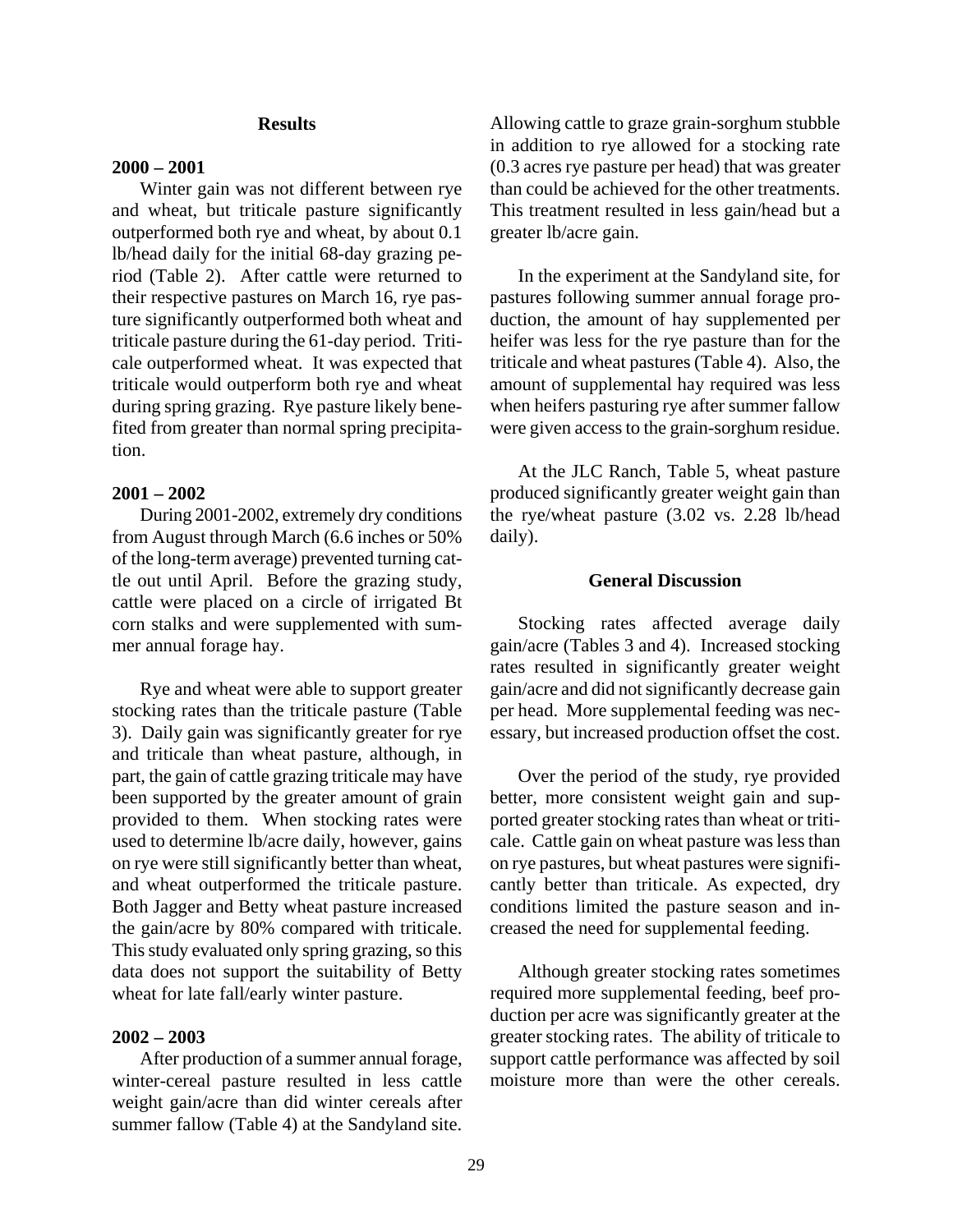Under conditions of adequate soil moisture, triticale supported stocking rates greater than did wheat (Table 4). Under moisture-limiting conditions (Table 3), however, the ability of triticale to support stock was less than that of wheat.

 Under the dryland conditions on the sandy soils represented in the study, rye produced the

best gains and was able to support the greatest stocking rates. Wheat and triticale pasture resulted in less gain overall. Under conditions of good soil moisture, wheat and triticale pasture productivity was close to the same. When soil moisture was limited, however, wheat pasture outperformed triticale pasture.

| Month     | 2000-2001 | 2001-2002 | 2002-2003                              | Long-Term Average |
|-----------|-----------|-----------|----------------------------------------|-------------------|
|           |           |           | - inches ----------------------------- |                   |
| July      | 5.2       | 4.6       | 1.5                                    | 3.1               |
| August    | 0.05      | 1.1       | 3.1                                    | 2.4               |
| September | 0.8       | 3.4       | 1.3                                    | 2.2               |
| October   | 4.6       | 0.0       | 7.1                                    | 2.3               |
| November  | 0.5       | 0.0       | 0.1                                    | 1.0               |
| December  | 0.6       | 0.06      | 0.4                                    | 0.9               |
| January   | 2.7       | 0.6       | 0.3                                    | 0.8               |
| February  | 2.3       | 0.9       | 0.6                                    | 1.0               |
| March     | 1.7       | 0.5       | 5.0                                    | 2.3               |
| April     | 1.5       | 1.9       | 2.5                                    | 2.4               |
| May       | 6.7       | 1.4       | 3.5                                    | 3.8               |
| Total     | 19.95     | 13.7      | 25.4                                   | 18.3              |

**Table 1. Monthly Precipitation Totals at Sandyland Experiment Field**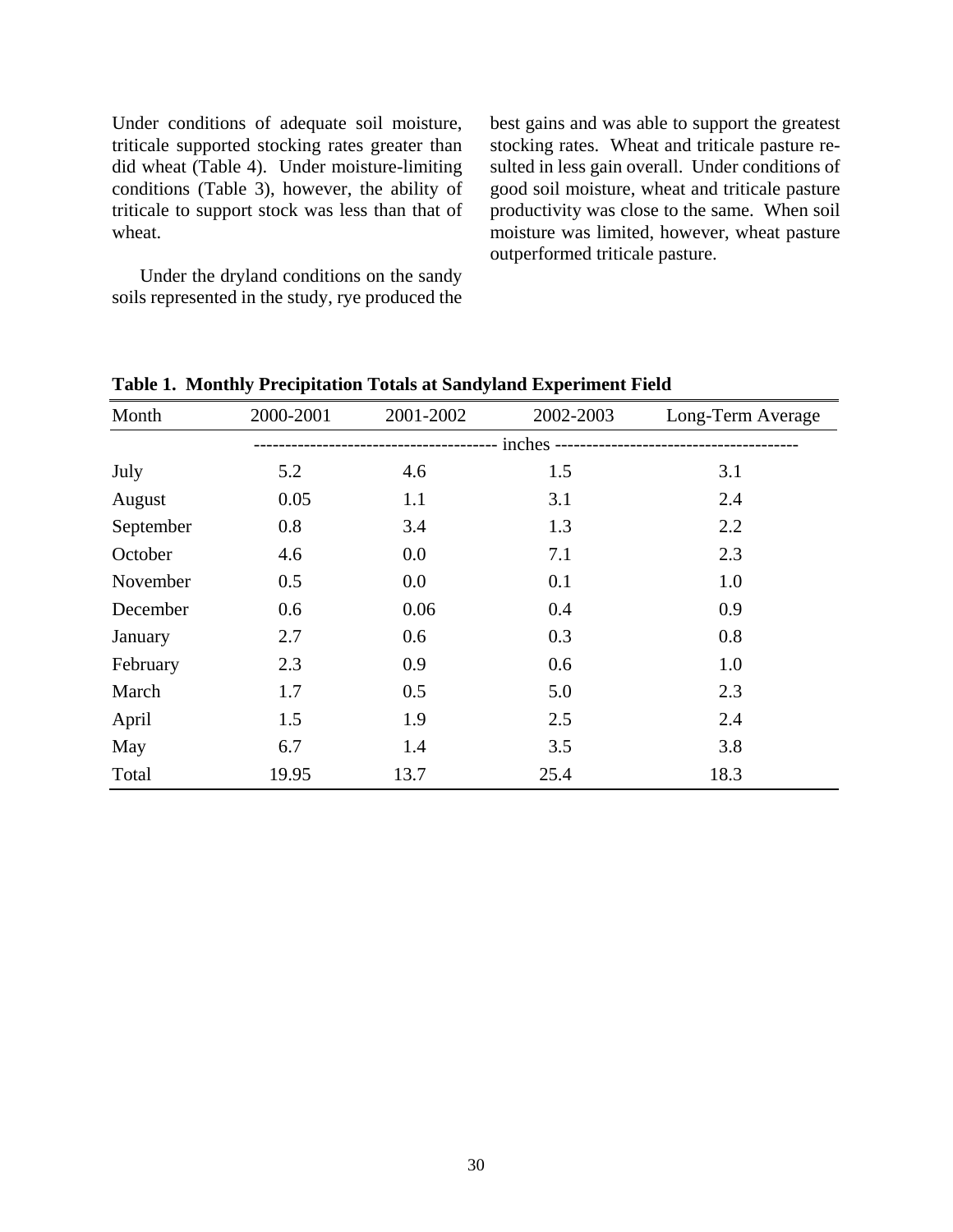| Item                               | Rye                  | Triticale         | Wheat           |  |
|------------------------------------|----------------------|-------------------|-----------------|--|
| Number of heifers                  | 52                   | 52                | 52              |  |
| Number of pens                     | $3*$                 | $3*$              | $3*$            |  |
| November $29$ – February 5 grazing |                      |                   |                 |  |
| Grazing days                       | 68                   | 68                | 68              |  |
| Initial weight, lb                 | 509                  | 514               | 539             |  |
| Final weight, lb                   | 558                  | 569               | 587             |  |
| Gain, lb/head                      | 49 <sup>a</sup>      | $55^{\rm b}$      | 48 <sup>a</sup> |  |
| Gain, lb/head daily                | $0.73^{\rm a}$       | 0.81 <sup>b</sup> | $0.71^{\rm a}$  |  |
| Drylot, February 5 – March 16      |                      |                   |                 |  |
| Final weight, lb                   | 544                  | 541               | 567             |  |
| Gain, lb/head                      | $-14^a$              | $-28^{\rm b}$     | $-20^{ab}$      |  |
| Gain, lb/head daily                | $-0.37$ <sup>a</sup> | $-0.74^{b}$       | $-0.52^{ab}$    |  |
| March $16 - May 16$ grazing        |                      |                   |                 |  |
| Grazing days                       | 61                   | 61                | 61              |  |
| Final weight, lb                   | 680                  | 661               | 660             |  |
| Gain, lb/head                      | $136^{\rm b}$        | 120 <sup>b</sup>  | 93 <sup>a</sup> |  |
| Gain, lb/head daily                | $2.22^{\circ}$       | $1.96^{b}$        | $1.52^{\rm a}$  |  |

**Table 2. 2000-2001 Winter Grazing Study at Sandyland Experiment Field and Off-Site Fields** 

\*One 2-acre pasture stocked at 0.5 acres/heifer and two 27-acre pastures stocked at 1.11 acres/heifer.  $a^{\text{bc}}$ Within a row, means not having the same superscript letter differ (P<0.05).

| Item                       | Jagger Wheat       | <b>Betty Wheat</b> | $Rye^*$           | Triticale <sup>#</sup> |
|----------------------------|--------------------|--------------------|-------------------|------------------------|
| Number of heifers          | 6                  | 6                  | 10                | $\overline{4}$         |
| Stocking rate (acres/head) | 0.5                | 0.5                | 0.3               | 0.7                    |
| Grazing days               | 43                 | 43                 | 43                | 43                     |
| April 11 weight, lb        | $616^b$            | $562^{\mathrm{a}}$ | 602 <sup>b</sup>  | 584 <sup>a</sup>       |
| May 23 weight, lb          | $676^{\mathrm{b}}$ | 622 <sup>a</sup>   | $672^{\rm b}$     | $652^{\rm b}$          |
| Weight gain, lb/head       | 60 <sup>a</sup>    | 60 <sup>a</sup>    | $70^{\mathrm{b}}$ | 68 <sup>b</sup>        |
| Daily gain, lb/head daily  | 1.40 <sup>a</sup>  | 1.40 <sup>a</sup>  | $1.62^{b}$        | $1.58^{b}$             |
| Gain, lb/acre              | $120^{b}$          | $120^{b}$          | $232^{\circ}$     | 97 <sup>a</sup>        |
| Gain, lb/acre daily        | $2.8^{\rm b}$      | $2.8^{\rm b}$      | $5.4^\circ$       | 2.3 <sup>a</sup>       |
| Grain fed, lb/head         | 108                | 108                | 108               | 323                    |

**Table 3. 2001-2002 Winter Grazing Study at Sandyland Experiment Field** 

 $a$ <sup>hc</sup>Within a row, means not having the same superscript letter differ (P<0.05).

Variety not stated. # Trical 2+2.